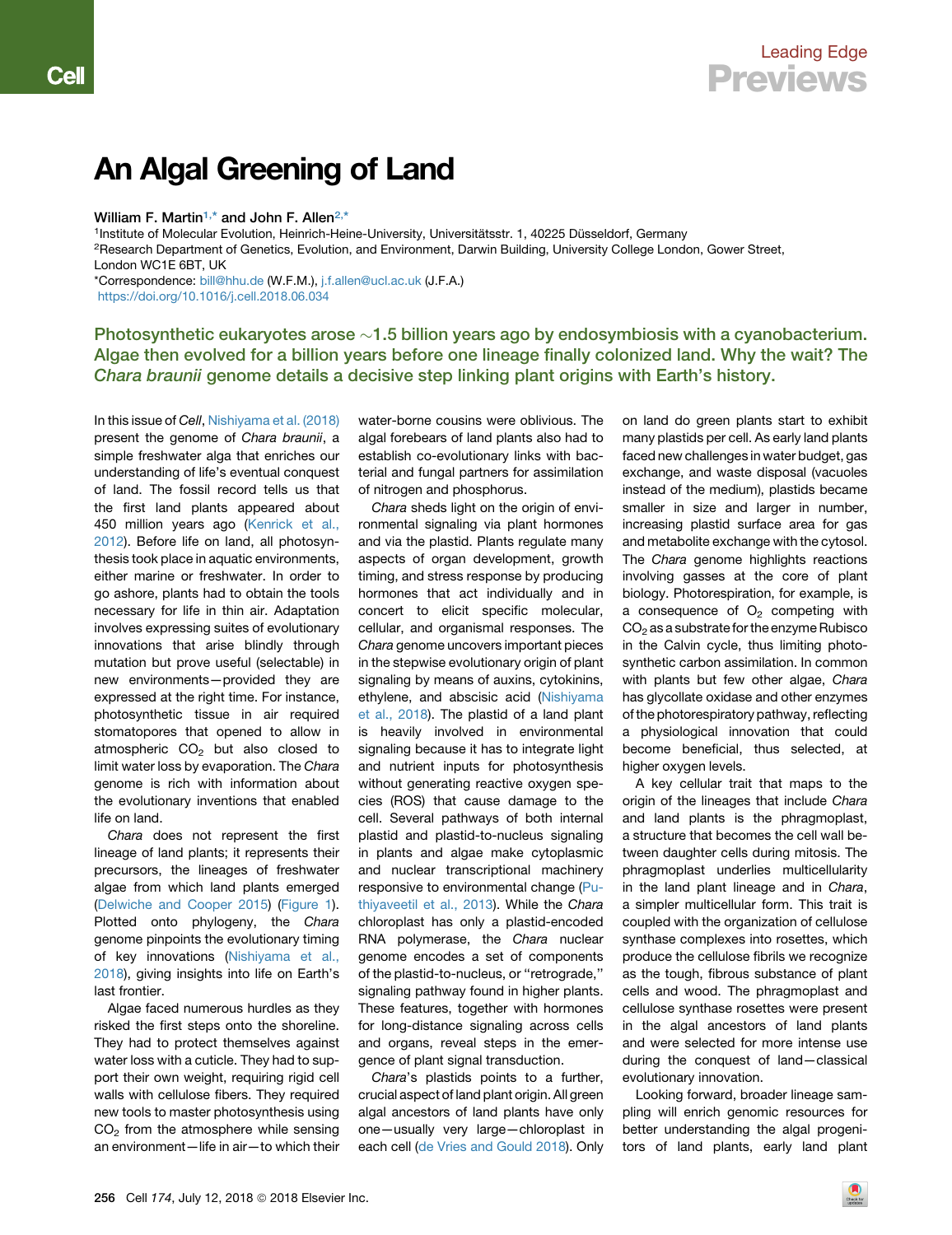<span id="page-1-0"></span>

## Figure 1. Streptophyte Algae and the Rise of Atmospheric Oxygen

The complex and multicellular green alga *Chara* is aquatic. Superficially, *Chara* species, with the common name stoneworts, resemble a land plant in morphology, being branched and anchored to a solid substrate by rhizoids. The complete genome sequence of *C. braunii* now shows that its plant-like appearance is more than skin deep, with molecular, cellular, and biochemical properties consistent with phylogenetic evidence that something like a modern *Chara* species gave rise to the earliest land plants. From the deep endosymbiosis that gave plastids and the chloroplasts of photosynthetic eukaryotes, modern representative species can be assembled into a sequence (left to right) consistent with phylogeny. The success of the earliest land plants caused a major increase in atmospheric oxygen content beginning in the early Phanerozoic Eon. The step up in oxygen content (upper panel) leading to 100% of present atmospheric level (PAL) may have originated from the advent of terrestrial photosynthesis and biomass production accompanied by carbon burial (see text).

lineages, and microbial interactions in the rhizosphere. This knowledge will help uncover how nature solved problems like desiccation tolerance, nutrient acquisition, signaling, light management during photosynthesis, creation of fertile soil, and the physiological interplay between  $CO<sub>2</sub>$  and  $O<sub>2</sub>$ . Evolutionary insights into how plants naturally adapted as the food chain reached land could impact modern agriculture, particularly where water is scarce.

Land plants brought new biomass to Earth—and lots of it. Current estimates have it that land plants comprise 80% of the Earth's current biomass ([Bar-On](#page-2-5) [et al., 2018](#page-2-5)), a proportion that may have been reached rapidly soon after plants colonized land, a niche which at first was without competitors. The accumulation of biomass on land had consequences of extraordinary significance for Earth history, a recognition that is only now coming into focus. The story of land plant origin is a story of the oxygen we breathe.

When cyanobacteria started producing oxygen 2.5 billion years ago, they did not immediately oxygenate either the atmosphere or the oceans [\(Fischer et al.,](#page-2-6) [2016](#page-2-6)). It took almost 2 billion years for  $O<sub>2</sub>$  to begin to reach modern levels. Independent lines of evidence now indicate that the big jump in Earth oxygen levels took place a mere 430 million years ago ([Lenton et al., 2016; Stolper and Keller](#page-2-7) [2018](#page-2-7)) [\(Figure 1\)](#page-1-0). Early land plants are now implicated as causal agents behind increased  $O<sub>2</sub>$  levels through a process

called carbon burial. The first land plants buried so much carbon that  $O<sub>2</sub>$  accumulated in the atmosphere to roughly present levels [\(Lenton et al., 2016\)](#page-2-7).

In the bigger picture of Earth history, the late accumulation of  $O<sub>2</sub>$  helps to explain why Earth's oceans remained anoxic for so long [\(Stolper and Keller 2018](#page-2-8)). It also explains why all major eukaryotic lineages retained pathways for anaerobic energy metabolism (Mü[ller et al., 2012\)](#page-2-9): land plants and land animals in their wake were the first eukaryotes to adapt to today's high oxygen conditions. The *Chara* genome helps us to understand how land plants came ashore, how they brought plentiful oxygen to air, and how a few evolutionary innovations can have consequences of planetary scale.